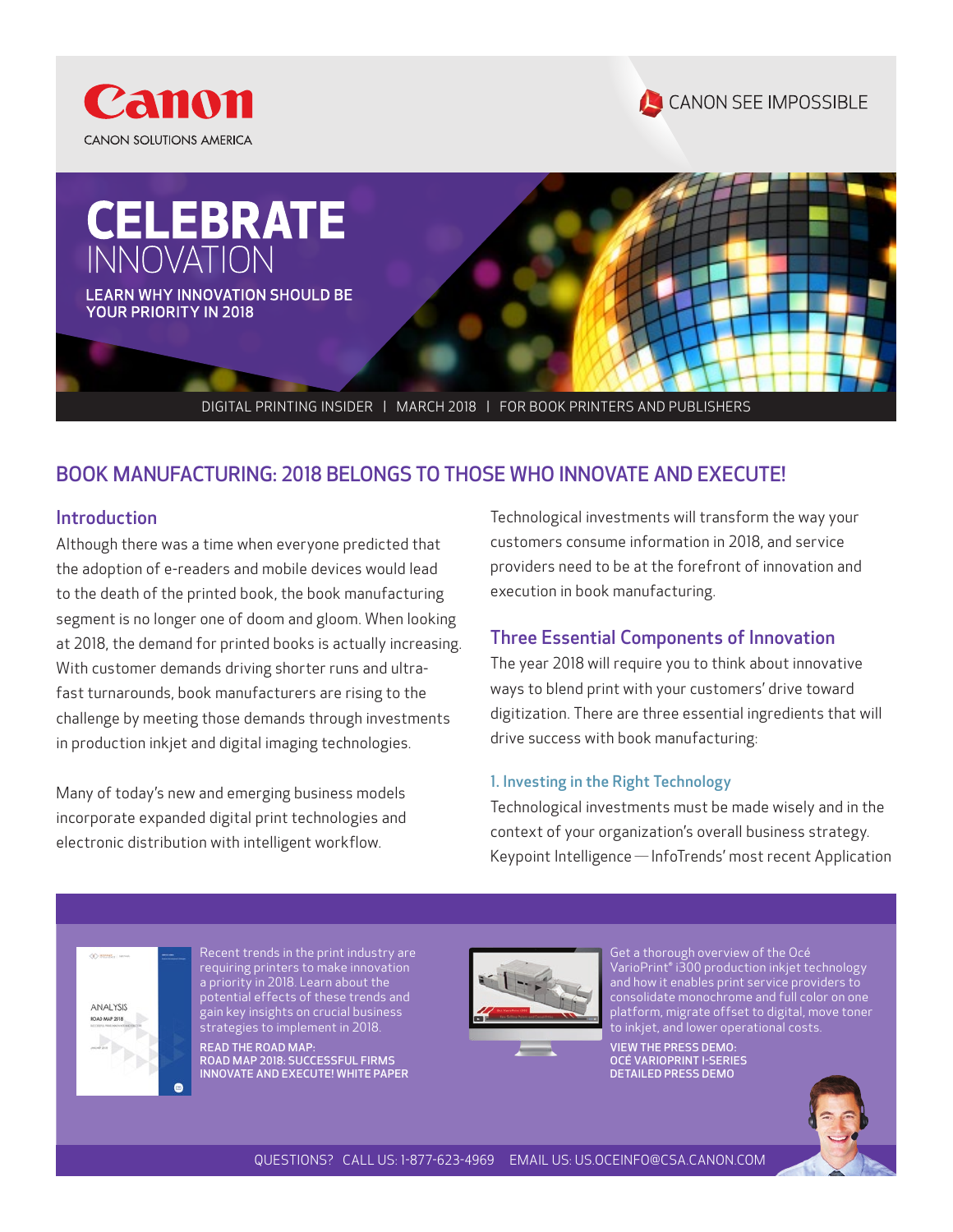Forecast *—*indicates that overall digital book printing volumes will increase from 87 billion in 2016 to 124 billion in 2021. This represents a compound annual growth rate (CAGR) of 7.3 percent.

Digital book manufacturing will continue to represent a substantial business opportunity. With a high volume of waste and other factors pushing up costs, publishers are continually seeking techniques to become more efficient by changing outdated business practices, while simultaneously producing more titles by more authors. To that end, many publishers are incorporating digital book printing into their procurement strategies *—* others have entirely transitioned to digital.

#### 2. Products and Services that Are Aligned to Customers' Communication Preferences

Regardless of size or industry, all companies face the continual challenge of defining and developing products and services that customers want to buy. According to Anthony Ulwick, a pioneer of the Jobs-to-be-Done theory and inventor of Outcome-Driven Innovation® (ODI), "Only after knowing what jobs customers are trying to get done and what outcomes they are trying to achieve are companies able to systematically and predictably identify opportunities and create products and services that deliver significant new value. Only then can they figure out 'what customers want.'" Successful service providers are building out innovative portfolios that meet current and future consumer expectations. In the case of book publishing, service providers must understand consumer perspectives while also meeting the needs of publishers.

Although e-books are still going strong, many readers are [experiencing "digital fatigue."](https://pressbooks.com/blog/2017-publishing-trends-for-authors-and-the-industry/) Individuals are spending everincreasing amounts of time in front of screens, so many consumers find it refreshing to switch things up with triedand-true paperbacks when reading.

And while the majority of adult fiction sales were still in the form of e-books in 2016, the trends seem to point to a decline *—* at least in the short term. The Codex Group's survey of 4,992 book buyers found that e-book units as a share of total books purchased fell from 35.9 percent in

April 2015 to 32.4 percent in April 2016. This survey includes e-books published by traditional publishers and selfpublishers sold across all channels in all categories.

Today's publishers are increasingly turning to digital production. They want to be able to print only what is needed, when it is needed. If the digital-print provider needs to have a service mindset to create incremental value for publishers, book manufacturers need a mindset to innovate, reduce costs, and improve quality to continually raise their value proposition and drive value for themselves and their partners. The following offerings have become part of the overall business model:

- Prepublication and review copies
- Sample and complimentary copies
- Trial editions
- Variable-data printing
- Keep-in-print programs
- Course packs
- Kitting
- Single and multiple book fulfillment
- Pre- and post-production services such as file conversion, file management and storage, componentcover printing, binding, and finishing

Figure 1: Application Overview *—* Book Publishing



Source: *U.S. Digital Production Printing Application Forecast: 2016–2021,* InfoTrends, 2017.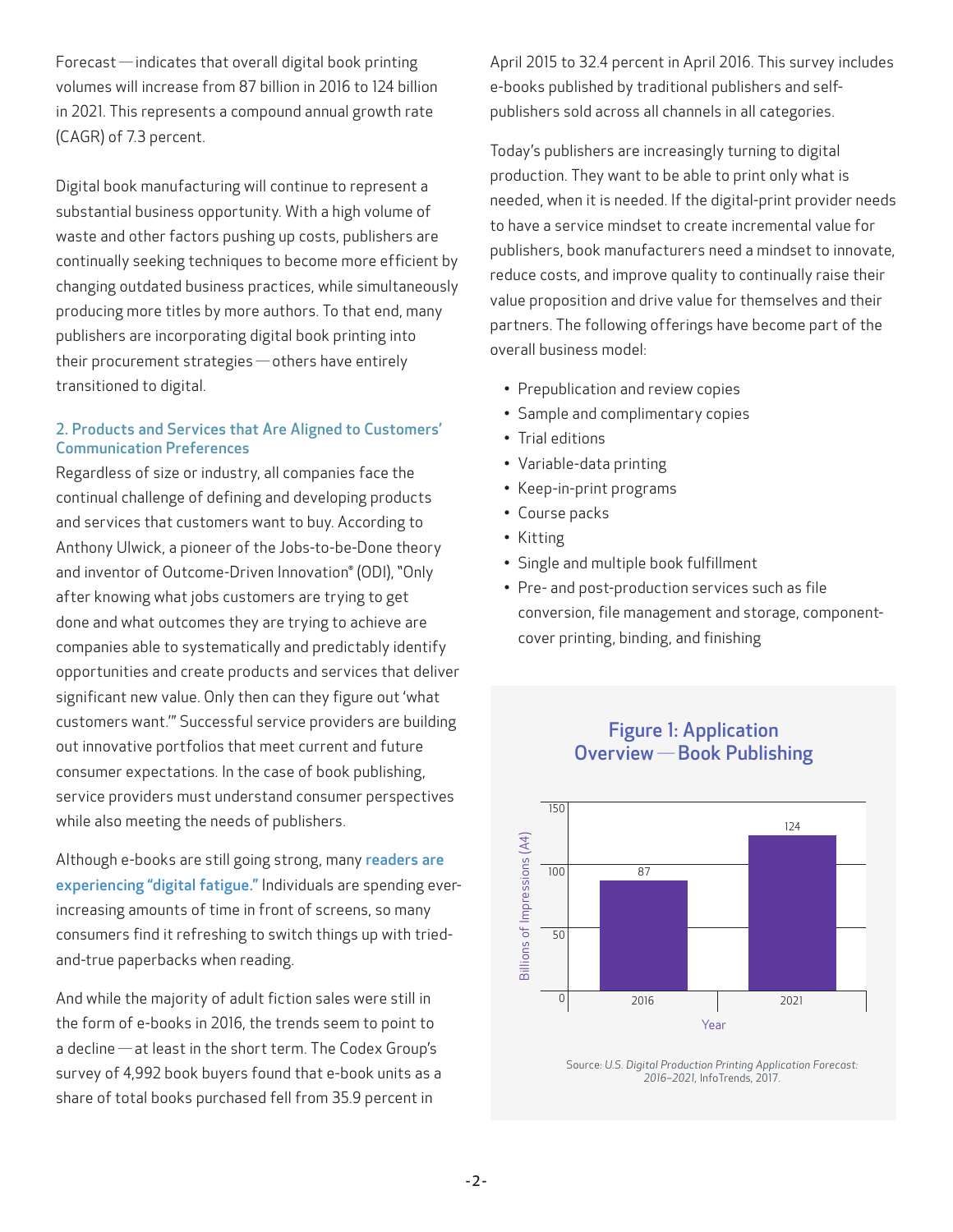#### 3. It's Time to Execute!

Coming up with ideas, or "ideating," about new business models and opportunities is energizing as well as glamorous for many owners and executives. Ideation is the front end (or the beginning) of innovation, while implementation and execution are what convert innovative ideas into reality. Following through on plans is the behind-the-scenes dirty work. Even within the largest and most powerful businesses, big ideas won't go anywhere if organizations don't put the people, processes, and mechanisms in place to implement plans.

## *Service providers need to be at the forefront of innovation and execution in book manufacturing.*

Chris Trimble and Vijay Govindarajan are innovation consultants and Distinguished Professors from the Tuck School of Business at Dartmouth College. Their bestselling business book entitled *The Other Side of Innovation — Solving the Execution Challenge* highlights five key steps in solving the innovation challenge:

Step 1: Acknowledge that the idea is just the beginning of the innovation process. True innovation requires discipline and the implementation of the right resources (technical, operations, and sales) for the hardest part - execution.

Step 2: Commit! Owners must be committed to driving innovation, and they need to accept the fact that ongoing traditional book manufacturing operations will not last forever.

Step 3: Redesign your organization for innovation. Book manufacturers are structured to support ongoing operations and are under pressure to deliver revenue and profits. Create an innovation team to focus on new market opportunities.

Step 4: The innovation team cannot be isolated, so a team leader must be appointed. The team leader needs to partner with ongoing operations and establish a relationship of mutual respect.

Step 5: The team needs to run a disciplined experiment to truly test the market opportunity. Business innovators must certainly leverage gut checks and emotion, but in the end, that art must be subjected to the discipline of the experiment.

### 2018 Belongs to Those Who Innovate and Execute!

Print service providers will need to reinvent themselves in 2018. They must come up with new ideas to keep operations, products, and services fresh and consistent with changing customer communications demands. Innovation isn't just for large companies with enormous development budgets — small book manufacturers can leverage their nimbleness to quickly drive new opportunities. Coming up with new ideas is important, but it's only one step in the overall process. Today's businesses have a much greater task in turning that idea into an actual product or service that will benefit customers during the execution stage. The winners of 2018 will be those who innovate and execute!

# Three Essential Components of Innovation

INVESTING IN<br>THE RIGHT<br>TECHNOLOGY THE RIGHT TECHNOLOGY

PRODUCTS AND SERVICES<br>THAT ALIGN TO CUSTOMER<br>COMMUNICATION PREFERE THAT ALIGN TO CUSTOMERS' COMMUNICATION PREFERENCES

**3** TIME TO **EXECUTE!**